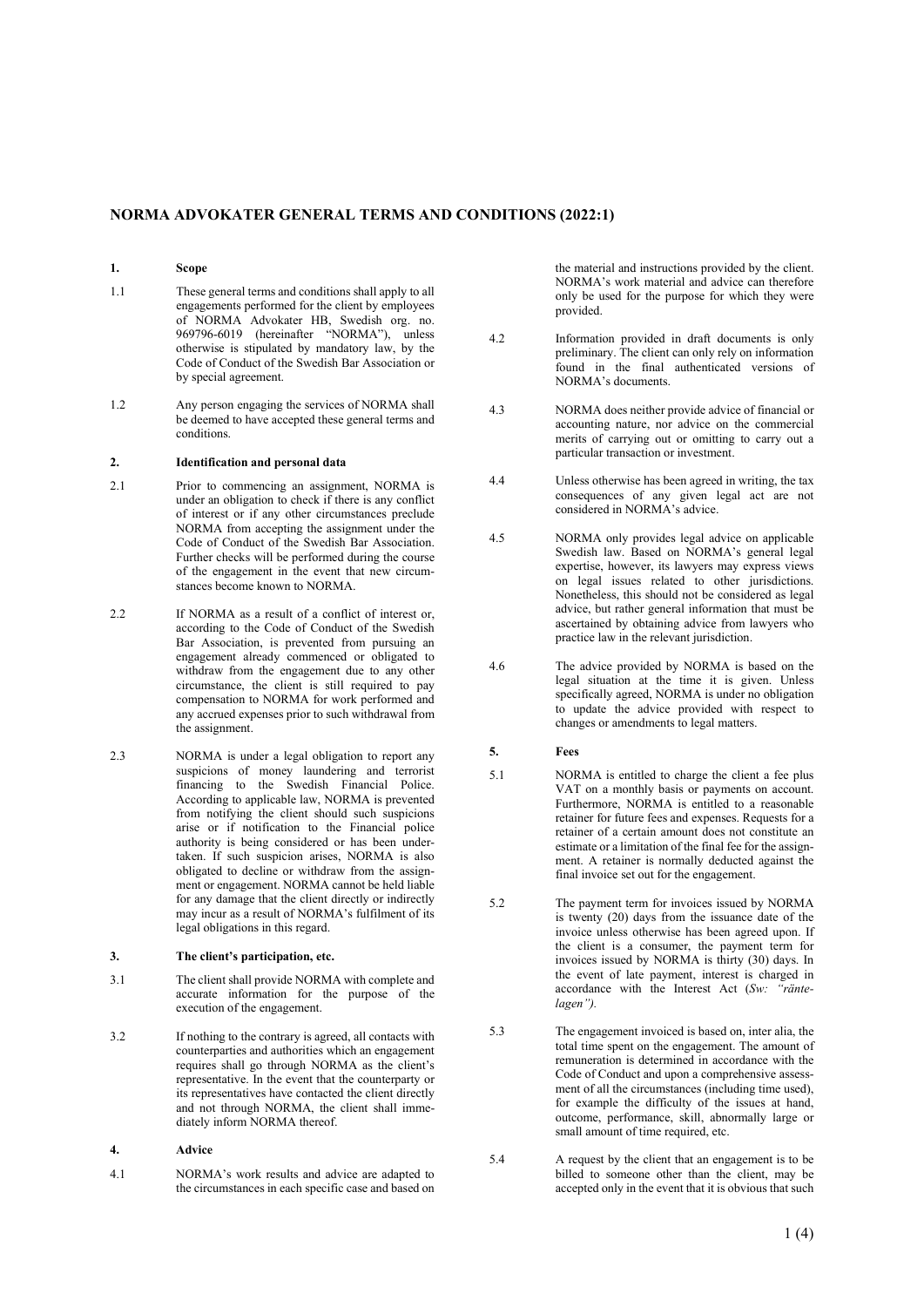a procedure is not in conflict with applicable law s and that mandatory identity and conflict of interest checks have been performed in regard to the recipient of such invoices. The client is in any event jointly and severally liable for payment of the invoice. Such billing procedure does not constitute nor create a client -attorney relationship between NORMA and the invoice recipient.

- 5.5 NORMA ' s hourly rates are normally adjusted once a year.
- $5.6$ a case is decided by trial, and NORMA's per formed work corresponds to a higher fee than what the client is granted in the ruling, NORMA reserves the right to charge the client the higher amount. NORMA will not, unless circumstances call for the opposite, charge the client a higher amount than what has been requested from the counterparty in the context of the case.

# **6. Legal Expenses Insurance**

- 6.1 If the engagement for a client concerns a dispute, a Legal Expense Insurance (*Sw: "rättsskyddsförsäkring")* may, if such coverage exists, under certain circumstances and to a limited extent cover the client's and the counter party's legal costs. In addition to the client's obligation to pay the deductible, the right to obtain compensation for legal expenses under the insurance is limited in different manners, e.g. concerning hourly fee rate and cost limit. This implies that such Legal Expenses Insurance does not cover all costs that may arise as a result of the dispute. NORMA has no commitment to abide by the hourly fee rate stipulated in such insurance policy. The client is equally liable for NORMA's hourly fees which exceed the hourly fee rate, as well as any invoiced amounts which exceed any limits to the insurance cover, stipulated in the applicable insurance policy.
- 6.2 NORMA is entitled to demand the client make regular and consecutive payment s of fees and other expenses for the assignment directly even if a Legal Expenses Insurance or similar financing is being utilized. The terms for consecutive billing and on account billing in accordance with Claus[e 5.1](#page-0-0) above consequently apply regardless of whether or not the client is granted coverage from a Legal Expense Insurance. The client will thus need to pay compen sation to NORMA, and such compensation may in arrears be claimed from the legal expenses insurance or other similar financing being utilized.
- 6.3 If a Legal Expenses Insurance or similar financing is utilized by a client who is a consumer, NORMA is entitled to demand consecutive payment of fees and other expenses for the engagement directly from the clien t, but only to an amount that corresponds to the client's estimated deductible plus such fees and other expenses which are not covered by the Legal Expenses Insurance or similar financing .
- 6.4 Should the client wish to utilize a Legal Expense Insurance, the client is obliged to inform NORMA hereof when the assignment is given and at the same time provide all relevant information necessary for NORMA to notify the insurance company without undue delay .

# **7. Expenses**

- 7.1 In addition to fees, NORMA shall be entitled to charge the client for all expenses necessary for the completion of the assignment, plus VAT.
- 7.2 When the client engages NORMA the client grants NORMA the right, unless the client specifically instructs otherwise, at the client 's expense, to take such measures as NORMA deems necessary or desirable to carry out the assignment at the best of its ability. This includes engaging other advisors and professional experts.
- 7.3 If NORMA hires other advisors and professional experts, NORMA may request that the client contracts them directly, thereby assuming a direct payment obligation for such fees and expenses.
- 7.4 An assignment from the client to engage and instruct other advisers or professional experts shall include the lawful authority for NORMA to accept limi tations of liability for other advisers or professional experts on behalf of the client.

#### **8. Personnel**

- 8.1 NORMA reserves the right to allocate staff for the performance of the assignment. NORMA does not guarantee that specific individuals will continuously participate in the assignment.
- 8.2 NORMA assigns personnel which NORMA deems have the necessary qualifications and skills appro priate for the performance of the engagement .

#### **9. Communication**

- 9.1 Unless the client specifically instructs otherwise, NORMA is entitled to communicate with the client's counterparties and others through email or video conferencing, even if this might involve risks in terms of safety and confidentiality. NORMA does not assume any liability for damage that may arise from such communication.
- 9.2 NORMA 's spam and virus filters might at times reject or filter out legitimate emails. The client is therefore advised to follow up important emails to NORMA over the phone.

#### **10. Documentation, intellectual property rights and the preservation of documents**

10.1 All material drafted by or in possession of NORMA regarding the engagement constitutes the property of NORMA. The client is entitled to recover any documents that the client has provided to NORMA . The client furthermore has the right to recover original documents, such as minutes, certificates, contracts, expert opinions and arbitration awards. If original documents belonging to the client are provided to NORMA, such documents may be retained by NORMA during the assignment and returned when the assignment is completed. The client finally is entitled to obtain copies of correspondence, minutes from courts, judgments, expert opinion and draft agreements that NORMA has received or issued which the client has not previously received.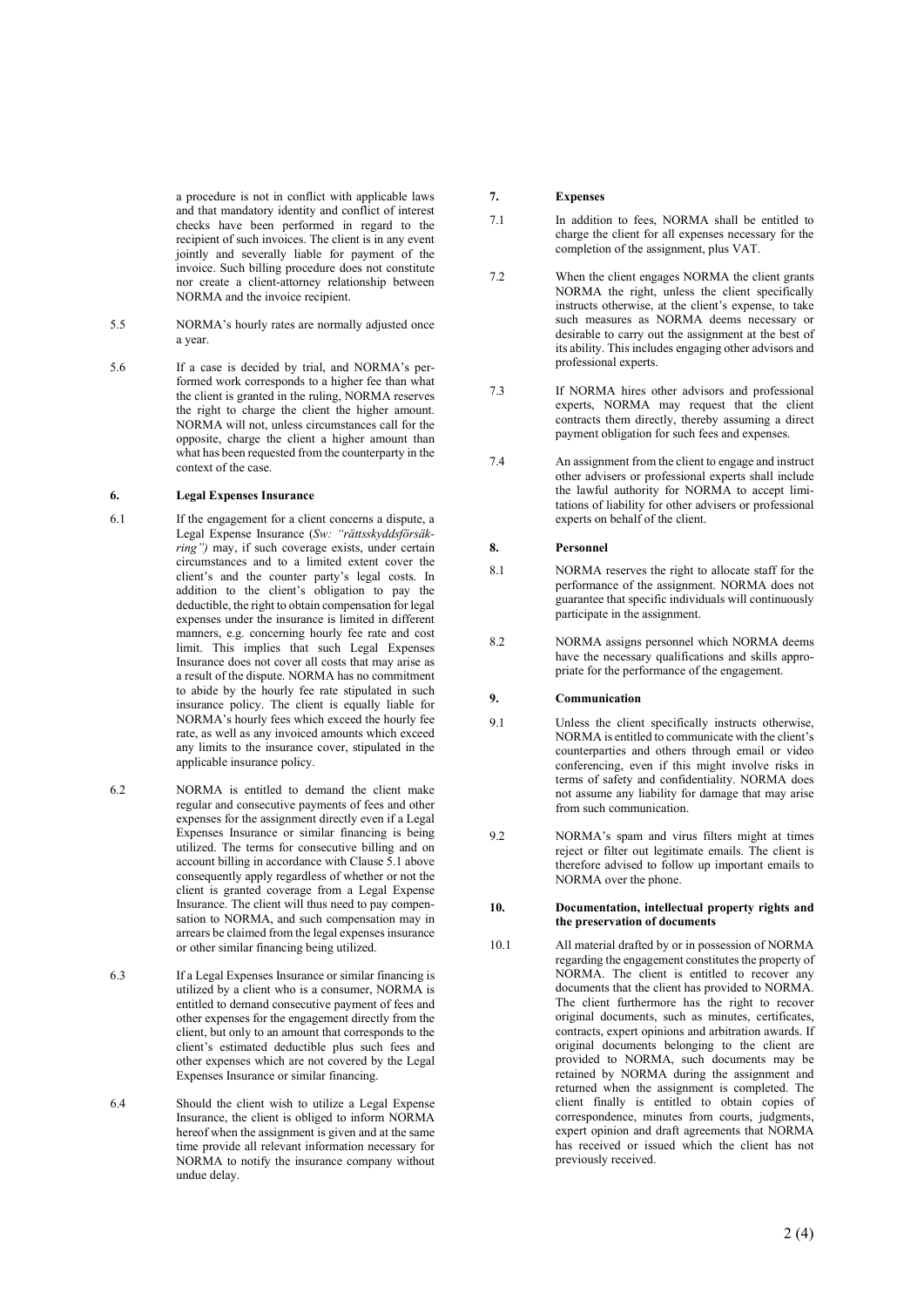- 10.2 Copyright and other intellectual property rights to the material that NORMA have produced in the context of an assignment is the property of NORMA. The client is merely granted the right to use the material for the purpose for which it was provided and drafted .
- 10.3 Upon completion of an assignment NORMA will, under applicable regulations, preserve or store at a third party, either paper or electronic copies, all relevant documents generated in an engagement for at least the minimum period of time stipulated by applicable law .
- 10.4 NORMA does not undertake to preserve the client 's original documents.

# **11. Confidentiality**

- 11.1 NORMA is, according to among other things the Code of Conduct and the Swedish Code of Judicial Procedure (*Sw: Rättegångsbalken)* bound by client attorney privilege in regard to any and all information obtained about the client and its business within the performance of NORMA's assignments.
- 11.2 If the client grants consent to NORMA to interact with other advisors or experts during an assignment, NORMA is entitled to disclose information to them that may be deemed relevant for the performance of such advisors' or experts' tasks in a satisfactory manner.
- 11.3 After obtaining approval from the client, NORMA may publish brief information about NORMA 's involvement in a matter, as well as other publicly known information in this regard, for marketing purposes and on NORMA 's website. Upon express consent of the client, NORMA may also refer to the assignment in quotations and in presentations to rating institutes.

### **12. Use of NORMA's name**

The client undertakes to not in any context use NORMA 's name or trade name without obtaining NORMA 's prior written permission.

#### **13. Personal data etc.**

13.1 NORMA is the personal data controller for personal data provided to NORMA in connection with the assignment, or otherwise obtained by NORMA. All data processing will take place in accordance with the applicable personal data legislation. See "NORMA Privacy Policy" at normalaw.se/en/privacy for more information on

how we process personal data.

13.2 A person who wishes to know what personal data is processed by NORMA regarding him or her, can make a written request on the matter at NORMA, as specified in the privacy policy.

#### **14. Specification of VAT number**

When NORMA provides services to a client in another country within the EU VAT area other than Sweden, NORMA is legally obligated to provide information to the Swedish Tax Authority regarding the client 's VAT number and the value of the provided services. The client is thus obliged to provide NORMA with correct information on VAT registration at the consummation of an engagement The client is deemed to have consented to the disclosure of such information through its engagement of NORMA.

# **15. Complaints and claims**

- 15.1 If the client questions the handling of an assignment, the client shall contact the lawyer at NORMA who is responsible for the assignment.
- 15.2 A client who is displeased may file disciplinary complaint against the lawyer or lawyers who have performed the assignment with the Swedish Bar Association.
- 15.3 If the client has a claim for damages due to NORMA's performance of an assignment, a notice in writing shall be presented to NORMA as soon as possible. The legal basis for the claim for damages must be specified at that time.
- 15.4 Notice in accordance with the aforementioned shall be presented no later than three (3) months after the circumstances upon which the claim is based on are known or should have been known to the client, had the client made reasonable inquiries.
- 15.5 When a consumer has engaged NORMA and the consumer is unsatisfied with the service and/or has a claim in respect of the legal service provided, the parties shall initially attempt to reach an amicable settlement . If an amicable settlement cannot be reached, the client may turn to the Swedish Bar Association Consumer Disputes Board.
- 15.6 A consumer in this context refers to any individual operating outside the scope of his or her professional or business capacity. The Swedish Bar Association Consumer Disputes Board may be contacted through: The Consumer Disputes Board, the Swedish Bar Association, PO Box 27321, 102 54 Stockholm, or advokatsamfundet.se/konsumenttvistnamnden. Information on the Consumer Disputes Board can also be found on the NORMA website: normalaw.se.

#### **16. Limitation of Liability**

- 16.1 NORMA shall only be liable for direct damage s caused to the client by NORMA's fault or neg ligence in the performance of the assignment.
- 16.2 Unless otherwise agreed at the conclusion of the assignment, NORMA's liability to the client, per assignment, is limited to fifty million  $(50,000,000)$ SEK, unless NORMA's fee for the assignments in question is less than one million  $(1,000,000)$  SEK. in which case the liability shall be limited to five million (5,000,000) SEK.
- 16.3 NORMA maintains liability insurance adapted to the business in addition to the Swedish Bar Association 's mandatory liability insurance.
- 16.4 If the client has provided incorrect or incomplete information as a basis for the assignment, NORMA is not liable for damages that arise as a consequence of the incorrect or incomplete information .